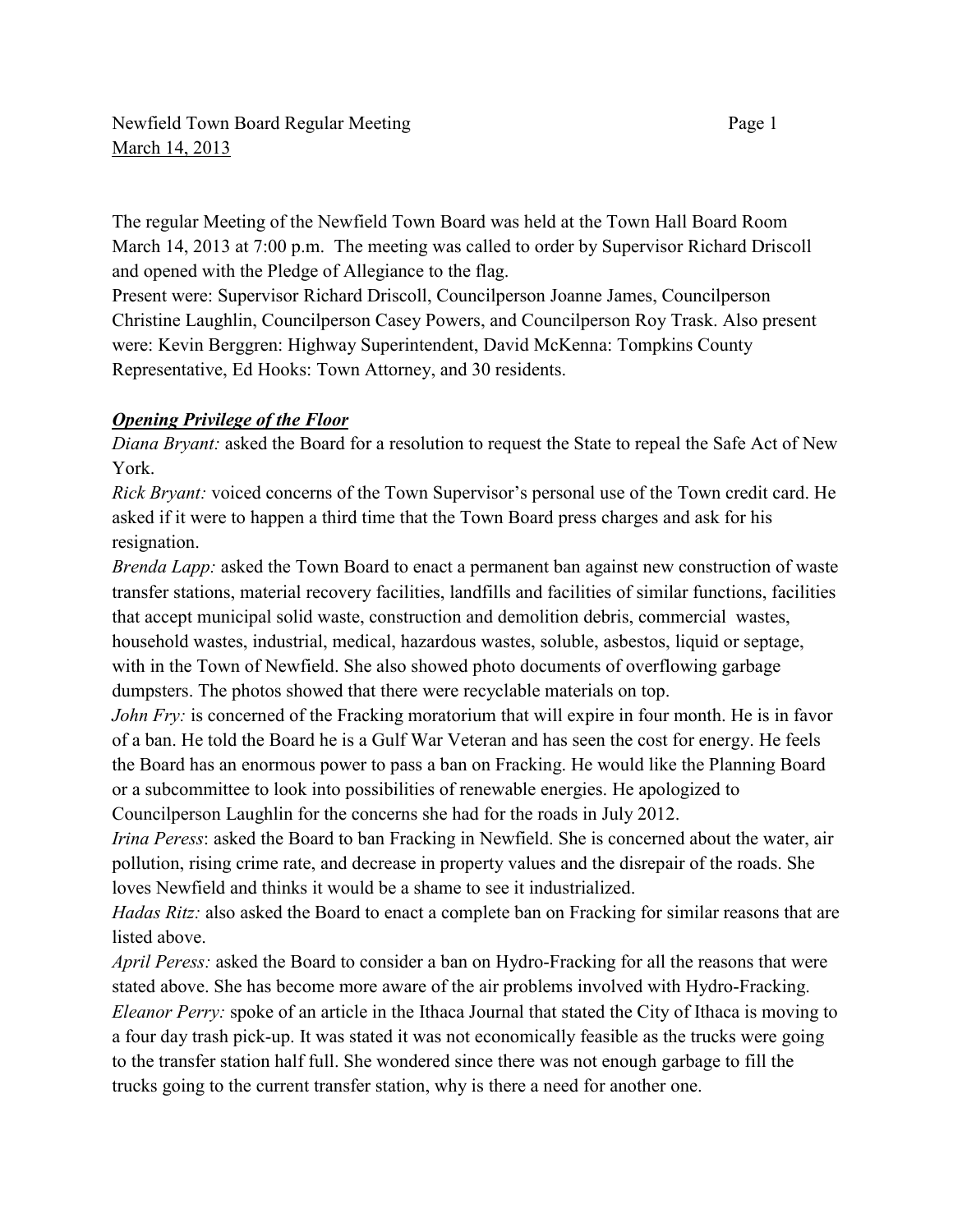## Town of Newfield Regular Board Meeting Page 2 March 14, 2013

*Linda Callahan:* she thought that a number of the decisions that Board makes are based on cost benefits and analysis. She has not heard of any benefits the proposed AWS transfer station would have for the town, except for his offer to pick up the Town's trash for free. She would like to see some evidence of financial or any kind of benefit that would accrue. She also spoke of the road conditions currently and that the roads were not built with the subsurface needed that anticipated heavy truck traffic. She felt the cost to the Town would be substantially higher if the transfer station were to go through. She would like to hear beneficial facts for the proposed transfer station, other than Mr. Mente have lived here a long time and has a Newfield business. *John O'Rourke:* gave information to the Board concerning the Safe Act. He asked the Board to review the information he gave to them before coming to a decision.

*Bob Mente:* came with the intention to speak about a plan this evening but he decided to hold off. He then responded to accusations offered earlier in the evening, concerning overflowing dumpsters. He offered that there were many benefits to Newfield, one being customer savings. Since he has been back in business for 2 years, the other garbage hauler has had to lower their rates and provide better service. He asked the Board not to pass the transfer station moratorium, as he has invested a lot of time and money into the situation.

*Brian McIlroy:* asked if the Board has had any meeting concerning the gas fracking moratorium. He asked that Board keep everyone posted to when those meeting would be. He also commented on AWS garbage pickup service, and is very satisfied with the cost and customer service. *Amy Heffron:* commented on the issues concerning Mr. Mente's AWS proposed expansion, she felt that whatever was decided upon for him would need to apply to the neighbors as well. She also responded to an earlier remark about Mr. Mente's offer to pick up town trash for free: he picked up garbage in trash cans that he had placed across the town for free. She also complimented AWS on being fair priced, timely pick up and keeping the bin area clean. She felt it was a personal issue not a business issue. She also had addressed concerns to the Board directed to the Supervisor. She felt tax dollars were being wasted.

*Gary Allen:* also commented on the misuse of the Town credit card by the Supervisor. He asked that the Board turn the matter over to the New York State Attorney General's Office for a complete investigation.

*Gene VanZile:* thanked the Board for the draft on the moratorium. He noted that Mr. Mente and Ensol noted that there would be limited noise. He asked about truck traffic and gave the following facts: there are 14 houses on Bishop and Fishkill Roads that are within 50 feet of the road, 7 houses that are within 100-150 feet from the road. He asked if one would want to sit on their porch or lawn and let their children play there, or leave the windows open day or night in the summer with 30 garbage trucks coming to the proposed transfer station daily. He asked what was happening with the road preservation, and why is the Town waiting on it. He is having an engineer come to give an estimate to fix the roads after heavy truck use. He also added that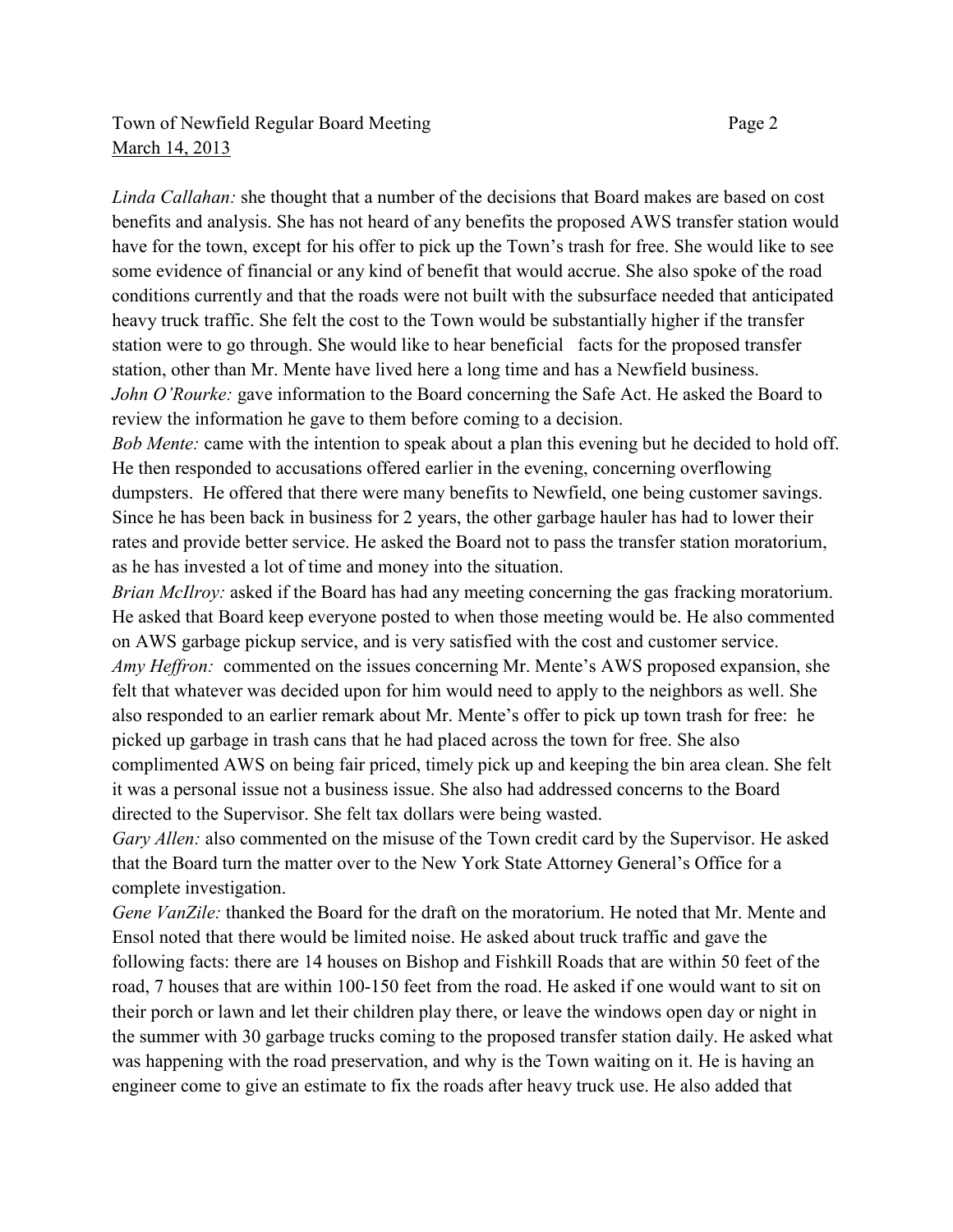many of the families in the Bishop and Fishkill Road community have gardens and orchards, and that diesel fuel fumes are one of the biggest killers of honey bees. He questioned if there are no bees, how will the gardens and orchards get pollinated?

*Sandra VanZile:* reminded everyone in the room that they were not against AWS garbage, but are against the waste transfer station.

*Becca Haber:* she agreed that the AWS transfer station is a separate issue from the business that exists now. The effects of the transfer station are way beyond what exists now. She would support asking the Board to take a stand in addressing the State. She also brought up a movement that is happening in Pennsylvania towns that are passing their own law stating the rights of their own community and rights of nature to supersede those of corporations. Even though the law that different towns have already passed is actually going against certain federal and state laws. She also has concerns about drones to become commercially available in the United States by private parties and for law enforcement. The drones could be used for surveillance, be weaponized and she feels it would be a whole new level of technology in our states that the residents would have nothing to say about. She would like Newfield to take a stand that it would like to be drone free. *Bob Seely*: pointed out that Enfield just passed a ban on oil and gas drilling operations and storage in salt mines ban last evening.

*Jeff Golden:* has been asking for almost a year for clarification, oversight, assistance and general support. He thanked the Board for understanding the need in working to create a moratorium to ensure that all impacts are fairly, honestly, and completely reviewed associated with the proposed transfer station. Sometimes he thinks the Board may feel as if it were under attack and that is not their intention. They are trying to speak as honestly and openly as possible voicing their concerns, objections and fears as they see the continued development of the property. He then invited the Town Board members too individually or as a group to come to his home to view the adjacent property first hand. He would like the Board to see what he sees, see what is proposed and where it would be, see how it would affect his home and the homes of others. He feels if the Town was to allow Mr. Mente and AWS to submit proposals with a single person oversight for the work being proposed, then the Board should see the area in detail that would have a proposed 30+ trucks in and out of the facility pass his property daily. He would like the Board to see the roads or the lack of. Imagine the congestion and danger. See the mess now and envision the mess later. He asked that the Board consider his offer for a viewing since the Town has already reviewed the situation from the AWS side. Having heard proposals, claims, revelations, threats, denials, and conspiracy theories, and the Board having seen the property first hand, he would like the other side to give a tour. Mr. Golden thanked the Board again for their attention. He also stated again, that it has never been personal although there have been personal attacks. It is simply about a transfer station.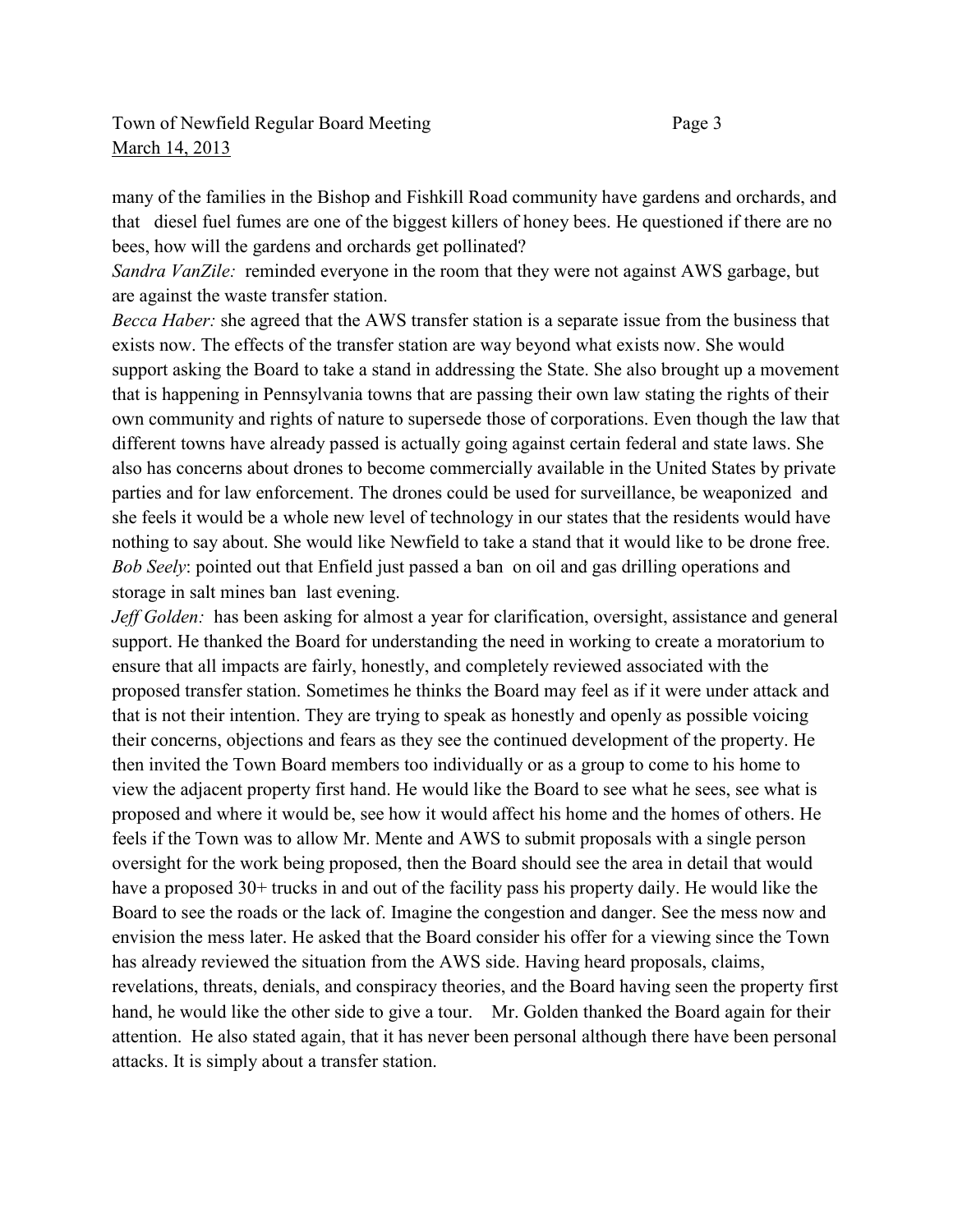## Town of Newfield Regular Board Meeting Page 4 March 14, 2013

*Eva Marques:* stated her concerns about Connecticut Hill Road being in poor condition being slippery and muddy. She feels it is very dangerous. She respectfully requested a few loads of gravel. She also asked if the Board was familiar with Sublette County Wyoming who has had drilling for more than 10 years. She presented the Board with scatter charts of EMS calls showing how safe the area was in the beginning stages and the numbers drastically rose over time. She encouraged the Board to pass a ban on gas drilling.

### *Agenda Changes:*

Councilperson Trask asked to add an agenda item under new business concerning the Town credit card use.

### *Adoption of the Previous Meeting Minutes:*

Motion was made by Councilperson Powers to accept the minutes of the February 14, 2013 Town Board Meeting. Councilperson Laughlin seconded the motion. Vote: Councilperson Trask: AYE, Councilperson James: AYE, Councilperson Laughlin, AYE, Councilperson Powers: AYE, Supervisor Driscoll: AYE. Motion passed.

### *Correspondence:* None

### *Reports:*

Highway: Kevin Berggren Highway Superintendent responded to the request for gravel to be brought up to Connecticut Hill Road. He stated that the area in question is one of the highest points in Tompkins County and with the freeze/thaw this winter it has been crazy on all the roads. He stated that the stone and oiled roads had chunks breaking up as well. Superintendent Berggren said that one or two loads of gravel would not help the road in question. A 20 ton load of gravel may go five feet when you are going 30/40 ft. wide. He said it would take \$300,000.00 to \$400,000.00 to go around the hill and his annual budget for road repair is \$300,000.00. He said the problem is the base underneath. He told the resident that the best section of the road is by the pond area as it is flat and receives sunlight. Once it dries up, the Highway Department will grade the roads, which is a practice that has taken place long before he began working there. All the Town can do is regrade what it has. There is not enough money, unless people would like to make donations for loads of gravel to go on the dirt roads. He said the Town needed to concentrate on the main roads that are traveled by more people than around the hill. He feels that he is spending the money the best way he can on the roads. He then reported he felt that the Highway department had been keeping up with the roads with the snow. February was a heavy month; they used sand and B stone as there are no more cinders so the dirt road would be a little slipperier. They use more stone as the sand is not very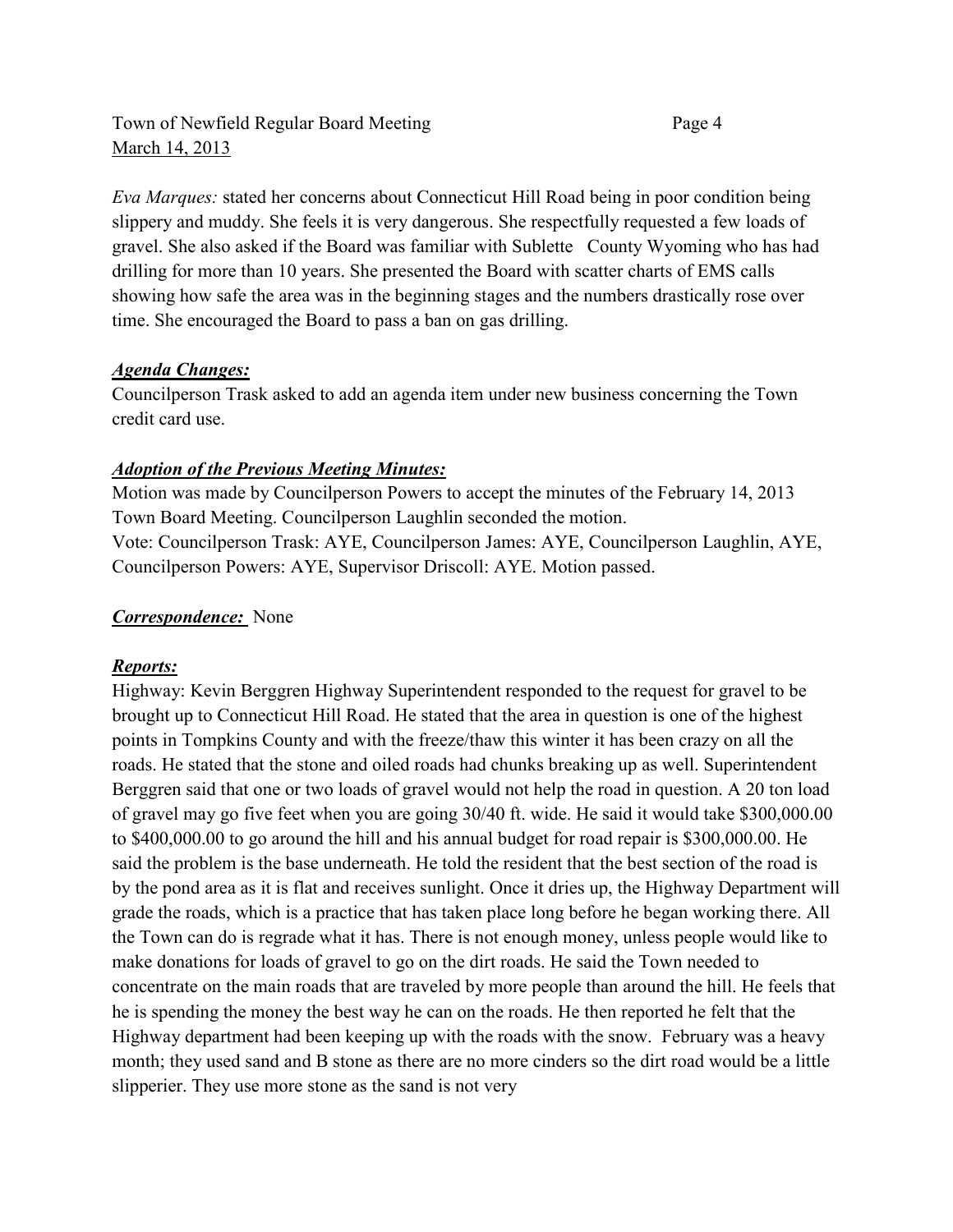gritty. Councilperson Trask asked Superintendent Berggren to explain to the audience what would happen to the dirt roads if calcium or salt were put on the dirt roads. He explained how the salt works down into the road and then the frost then pushes it out. In some other towns where mix salt and sand, they have to close the road in the spring because you cannot drive on it because the vehicles sink. The towns then go in and put #3 stone on the road to make the road strong enough to be able to put regular gravel on top of it.

Recreation: absent due to Recreation Director James attending a Recreation basketball pizza party.

Water/Sewer: Water/Sewer Supervisor Brewer is out with an injury. Highway Supervisor Berggren said that it had been calm with no problems.

Code Enforcement: Absent

Tompkins County Legislature Representative: David McKenna announced that the State Broadband Grant was awarded for about 2.25 million dollars to several towns in Tompkins and Cayuga Counties. Two communities not covered in the grant were Caroline and Enfield. The State has given authorization to begin the project. He has a resolution in Legislature on the agenda Tuesday evening asking to repeal the New York Safe Act.

Supervisor: Supervisor Driscoll spoke of the successful award of the grant to municipalities in Tompkins and Cayuga Counties to bring "Last Mile Broadband" to those who do not have service. Newfield has participated in some form for the last five years. Supervisor Driscoll commended Mr. McKenna on his co-chairmanship. The Town will contribute financially for the placement of the poles on top of which to radio mechanisms will be put.

Supervisor Driscoll announced that the Town's annual audit will begin April 8, 2013 with the report being delivered to the Town week of July 15, 2013.

Last week the Town Board and the Supervisor received from the Office of the State Comptroller DRAFT report on their audit. He stated that each page of the report cites that it is as a DRAFT the Office of the State Comptroller holds the report as a confidential document. The Board and the Supervisor met with the examiners to review and discuss the report. Now the Board and Supervisor must respond to the DRAFT by April 5, 2013. Once the Board responds to the confidential DRAFT the Office of the State Comptroller will follow with a release to the public, which will include the Supervisor and the member's response.

Supervisor Driscoll then read a prepared statement concerning the of credit card use:

"As has been recently reported in the Newfield News and The Ithaca Times as a special item, I used the Town credit card in error while very sick with a fever from severe bronchitis and a budding case of pneumonia. I was in line at the Doctor's pay window. I mistook the Town's card for my own health savings account card – which had ample funds - to pay for my health care. Regrettably, this was the second occurrence, 2 years apart under the same circumstances at the same Doctor's Office in 2011 and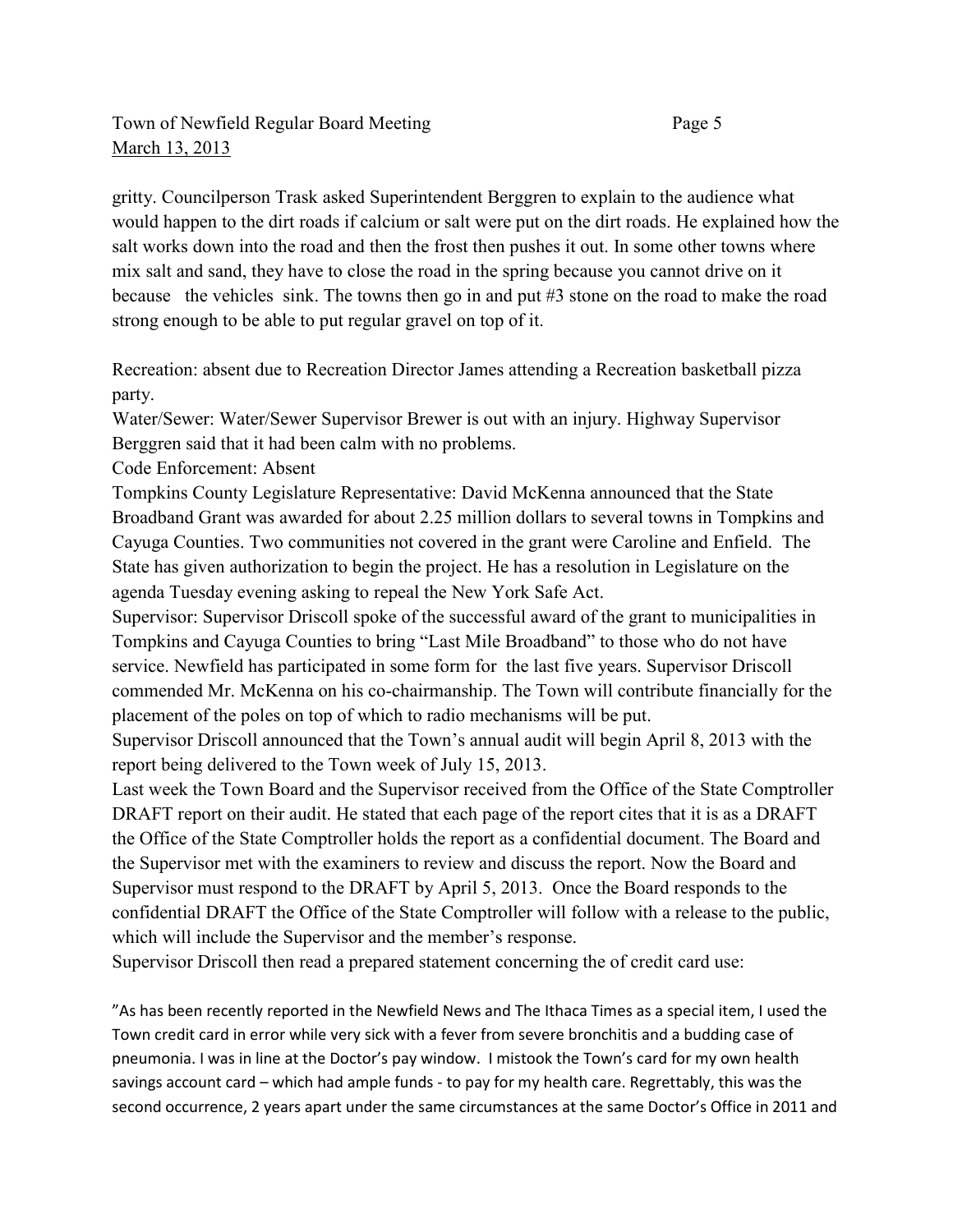each time when the Clerk later asked me about the bill, I recognized my error and with each time I reimbursed the Town for my mistake.

I don't quarrel with Board Member Christine Laughlin that during the Regular February Town Board Meeting she pointed out that I made the mistake again to which I immediately agreed. Indeed, the credit card voucher payment she approved noted my reimbursement.

I object, however, that my Republican colleagues turned this second event into a Spanish Inquisition with over-the-top shock and awe, much shaming and a not so subtle attempted inference that I was using Town funds for my own benefit which I know full well is illegal. I'd be pretty stupid to openly use a Town credit card for my health care and hope that the Clerk and the Town Board, in their review of monthly bills, wouldn't catch it. I think clear thinking people would agree that a clever embezzler I'm not but a guy who can make a mistake and admit to it I am.

Moreover, I object to the manner in which my colleague's in the minority presented this item to me during the Board Meeting with a veiled inference of intentional improper use of Town funds since while Roy and Christine were reviewing and auditing the monthly expenses in the Board Room, I was in my Office with an open door allowing a question to be asked within my ear shot -which is the usual practice. Questions regularly arise about expenses during the monthly Town Member audit and Members know I am available to answer them. Not on this occasion. They didn't use that opportunity to clarify this item but rather kept it aside and used it in what was pretty much a bullying session during the Regular February Board Meeting.

And so the minority Member's approach, I believe, flies in the face of the Town Board Member Rules of Conduct adopted unanimously in January 2012 which state in part: 1. Courtesy by and between Members is required at all times. 2. Discussion of other Members' motives is never allowed. I'd like to report that I'm cancelling my Town Credit Card. Moreover, the Town will be adopting a Credit Card use policy which, until now, has never before been in place. I hope it reduces some of my exposure to the shaming attacks of the Republican Members have practiced against me beginning in January 2011 which, by coincidence, was a Town Board campaign election year and continuing through to the February Meeting 2013 which is also the beginning of a campaign year for Town Board seats. The Board has a full agenda this year – adoption of a Comprehensive Plan and a Road Preservation Law, of Critical Environmental Areas, of an Industrial Noise Law, a Moratorium on Waste Transfer Stations, adoption of a bond and a plan to replace all of the water meters in Water District 1, adoption of a Water Tower replacement plan, the adoption of the Town's first Personnel Policy and Manual since its incorporation and a response to the Office of the State Comptroller Examiner's Audit Report which was distributed last week the Town Board. We have a lot of the people's work to do.

I will call out any Member who comes close to the duck test and strays into what appears to be a campaigning opportunity, posture or attitude during a Regular Board Meeting or Work Session. I think the Member will know what pounding at and overworking a point sounds like and quickly pass his or her own duck test - and stop before I have to call it so. Thank you."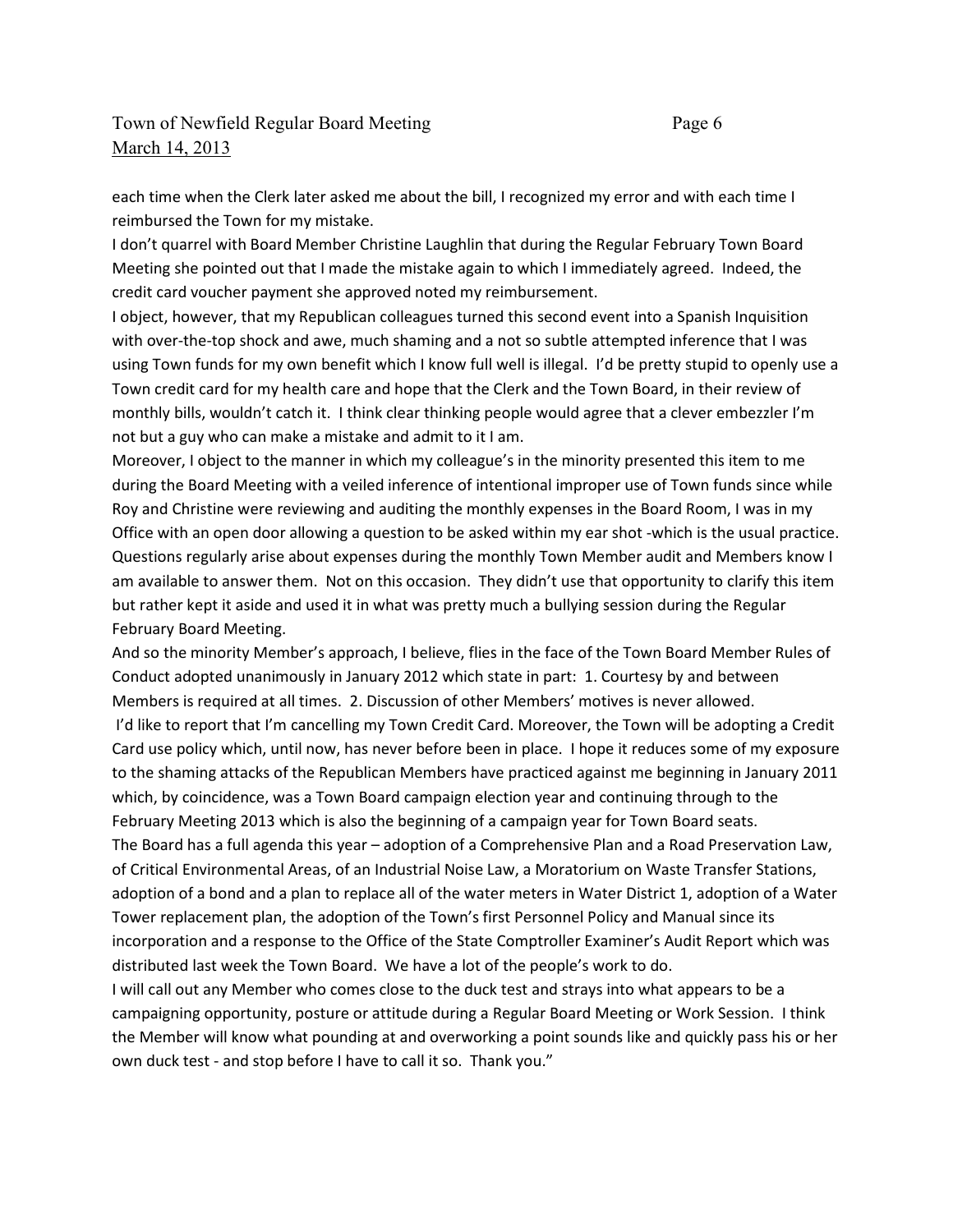### Town of Newfield Regular Board Meeting Page 7 March 14, 2013

#### *New Business:*

Nancy Dolge: Planning Board Chair gave a brief overview of the Planning Board since its inception in March of 2007. She noted that Newfield is the only town in Tompkins County without a Comprehensive Plan. That holds the town at a disadvantage when applying for grants and monies that would be helpful to our town. Documents are based on a 2010 community survey, three 2011 public input sessions, online written comments that people were able to submit, and meetings with both business and agricultural focus groups. The Planning Board has a Cornell student, now graduate from the Cornell University with his Masters in Planning, advising and helping them. She has put together a calendar of events and tasks that she hopes will take the Planning Board to the adoption of the Comprehensive Plan, and then the Town Board. The Planning Board has been giving the Town Board the opportunity to informally review the documents before the draft is put out for public review and comment. The first section was given to the Town Board in October for review concerning Resources. On March  $27<sup>th</sup>$  the Planning Board will be giving the Town Board the next draft chapter of the Comprehensive Plan concerning Services. The Town Board will receive the final section on April  $11<sup>th</sup>$ . She is hoping in the next month the Board will be able to look the documents over and offer comments. The Planning Board would like to adopt the draft plan then put it out to the public May 8<sup>th</sup> at the Newfield Public Library, Newfield Town Hall, online, and flash drives could be purchased at the clerk's office. The Planning Board is planning on presenting the Comprehensive Plan July 11, 2013, then to the Town Board. The Town then has 90 days to adopt the Comprehensive Plan as a Town Guiding Policy.

Supervisor Driscoll then read a proposed **RESOLUTION** 10**- 2013 To Set Public Hearing for** Water Meter Bond. During discussion Supervisor Driscoll asked to increase additional funds of \$5,000.00 in order to cover possible other and contingent costs associated with the project, for a maximum of \$155,000.00 for the project. Councilperson James asked if anyone had inquired as to any increases. Supervisor Driscoll said they had not. Councilperson James stated the Board knew they were going to go ahead with the project and it would be awkward to short them in the resolution. She asked if Supervisor Driscoll was asking that the Board place an additional \$5,000.00 in contingency not to be used unless necessary. Supervisor Driscoll responded that the bond would be for the cost. Councilperson Trask stated that it would be with the understanding that it would be paid back with whatever was not used. Attorney Hooks asked if the engineers estimate included soft costs. Supervisor Driscoll said no it was for the equipment, the items that are needed read the meters and a separate contract for the installation of the meters. Councilperson Laughlin asked if the cost of the installation was included in the resolution amount, Supervisor Driscoll responded yes. She wanted to be sure what the cost would be. Councilperson Trask added there was a bid and unless something had changed with the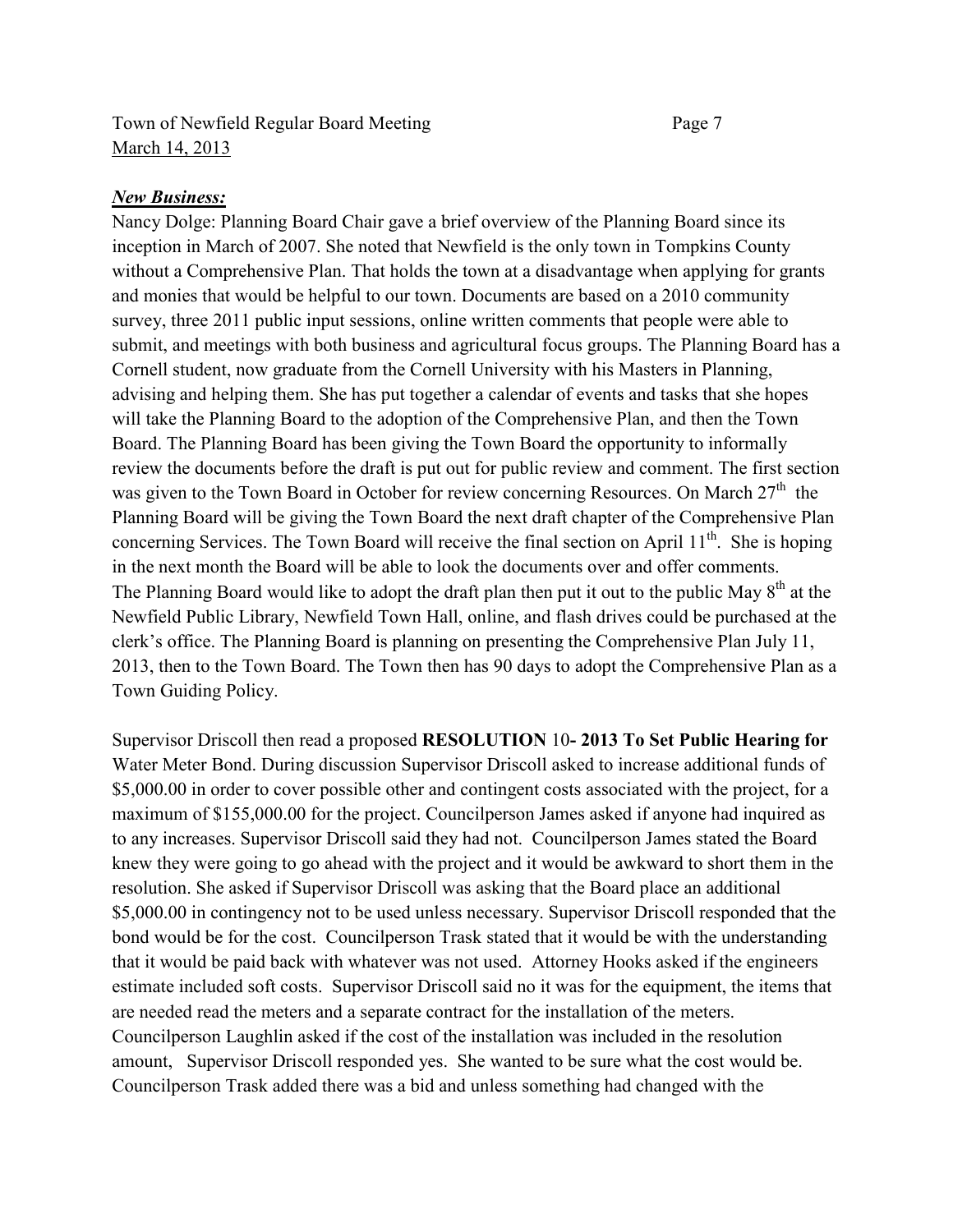bid, or it had expired, the price would still be good and accurate and assume that there would be enough for attorney fees. He suggested a phone call to the meter company to check and make sure the figures were accurate. Supervisor Driscoll stated that by doing so, the resolution would be voted on in April and then the Public Hearing in May. Attorney Hooks suggested the proper wording to include the sentiment offered by the Board Members. Attorney Hooks also asked if the engineers estimate report include Water Districts 1 and 2. Supervisor Driscoll said yes, that there were two different types of work that will be done and specifically how the costs are to be allocated. Supervisor Driscoll said it was important not to use the term engineer, as the Town is not talking about a Capital Improvement which would require engineering.

The following resolution was offered by Councilperson James, who moved its adoption, seconded by Councilperson Trask:

### **RESOLUTION 10 -2013**

**RESOLUTION OF THE TOWN BOARD OF THE TOWN OF NEWFIELD, TOMPKINS COUNTY, NEW YORK (THE "TOWN") AUTHORIZING A PUBLIC HEARING UNDER TOWN LAW SECTION 202-B TO FINANCE THE COST OF IMPROVEMENTS TO THE TOWN OF NEWFIELD WATER DISTRICTS NO. 1 AND NO. 2, CONSISTING OF THE INSTALLMENT OF REPLACEMENT WATER METERS IN CERTAIN RESIDENTIAL AND COMMERCIAL BUILDINGS LOCATED WITHIN SAID WATER DISTRICT, AT A MAXIMUM ESTIMATED COST OF \$155,000** 

WHEREAS, the Town Board (the "Town Board") of the Town of Newfield (the "Town") is considering authorizing certain improvements to the Town of Newfield Water Districts No. 1 and No. 2 (collectively, the "District") consisting of the replacement of approximately 400 water meters in residential and commercial buildings located within said District, including all incidental and appurtenant improvements and expenses (the "Project"); and

WHEREAS, it is estimated that the maximum cost of undertaking the Project is principal amount \$155,000; and

WHEREAS the Board has determined that an additional \$5,000 be included as part of the estimate in order to cover possible other and contingent costs associated with the Project with the express understanding that such \$5,000 is to be considered contingent only and used simply if the estimated \$155,000 is insufficient to cover such costs.

WHEREAS, the Town Board now intends to conduct a public hearing in accordance with Section 202-b of the Town Law with respect to undertaking the Project at such estimated maximum cost.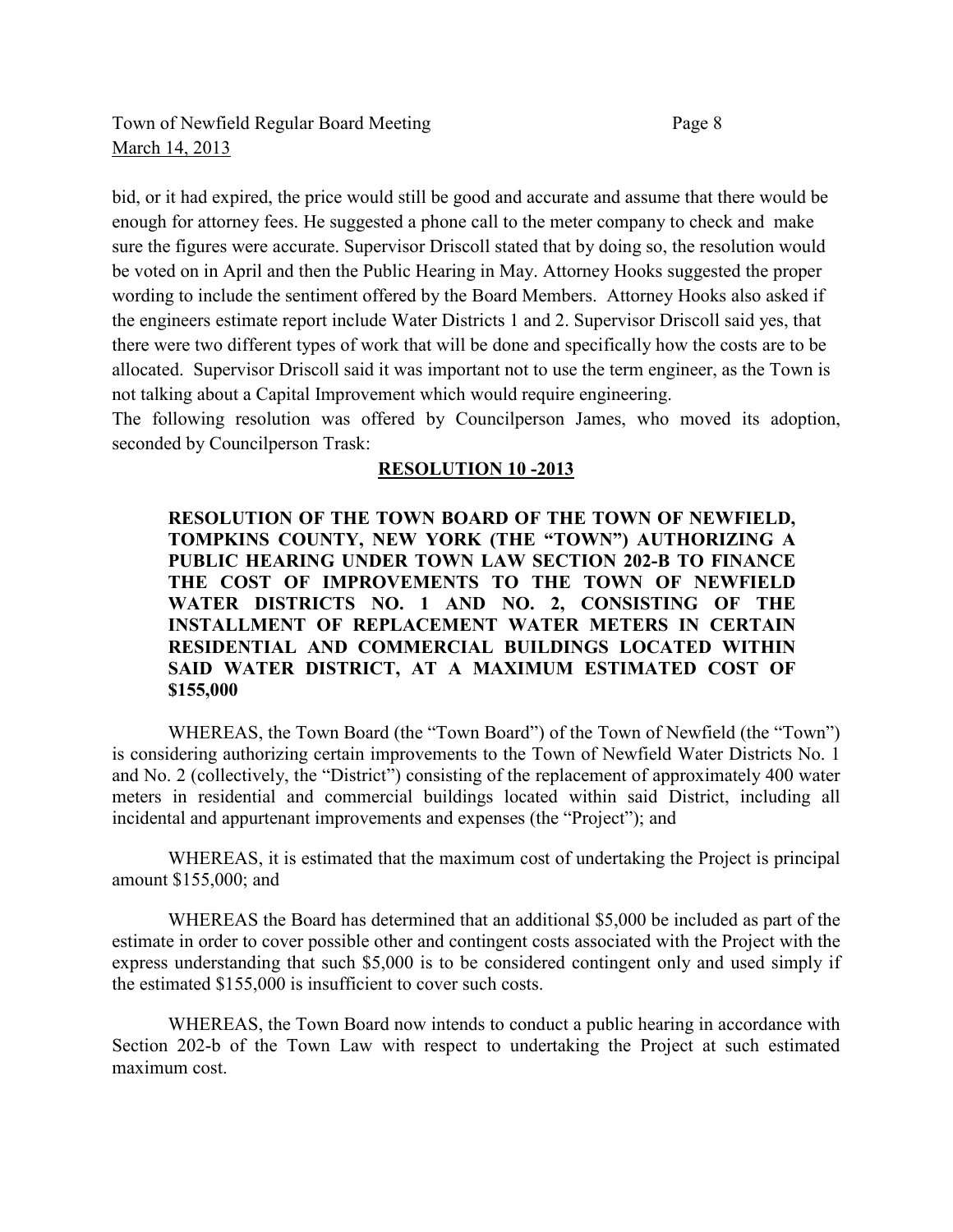NOW THEREFORE, BE IT RESOLVED, that the Town Board of the Town hereby calls for a public hearing to be held at the public meeting of the Town Board to be held on April 11, 2013 at 6:30 p.m. at the Town of Newfield Town Hall, 166 Main Street, Newfield, New York 14687, to consider if it is in the public interest to undertake the Project at a maximum cost of \$155,000 and to hear all persons interested in the subject thereof; and it is

FURTHER RESOLVED, that the Town Clerk is hereby directed to cause notice of such public hearing in the form attached hereto to be published and posted in the manner prescribed by law.

This resolution shall take effect immediately.

Councilperson Trask: AYE, Councilperson James: AYE, Councilperson Laughlin: AYE, Councilperson Powers: AYE, Supervisor Driscoll: AYE. Motion passed.

Supervisor Driscoll then read proposed **Resolution 11 -2013** as follows:

# **RESOLUTION NUMBER 11 -2013**  2012 ADJUSTING BUDGET JOURNAL ENTRIES

RESOLVED that the attached represent the 2012 adjusting budget journal entries, and

RESOLVED that the Supervisor is directed to make these modifications to the 2012 budget.

| <b>Town Board Cont</b> | A1010.4   | \$<br>86.64    | Tax Collector - Cont | A1990.4           |                   |                   |
|------------------------|-----------|----------------|----------------------|-------------------|-------------------|-------------------|
| CDR's/Clerks           | A1110.113 | \$<br>294.60   | Tax Collector - Cont | A1990.4           |                   |                   |
| Rugs                   | A1620.412 | \$<br>1,356.39 | Contingency          | A1990.4<br>686.74 | A8020.4<br>493.66 | A5182.4<br>175.89 |
| Safety Insp.           | A3620.4   | \$<br>289.99   | Justices - Cont      | A5182.4           |                   |                   |
| <b>HgWy Super</b>      | A5010.4   | \$<br>44.28    | Justices - Cont      | A5182.4           |                   |                   |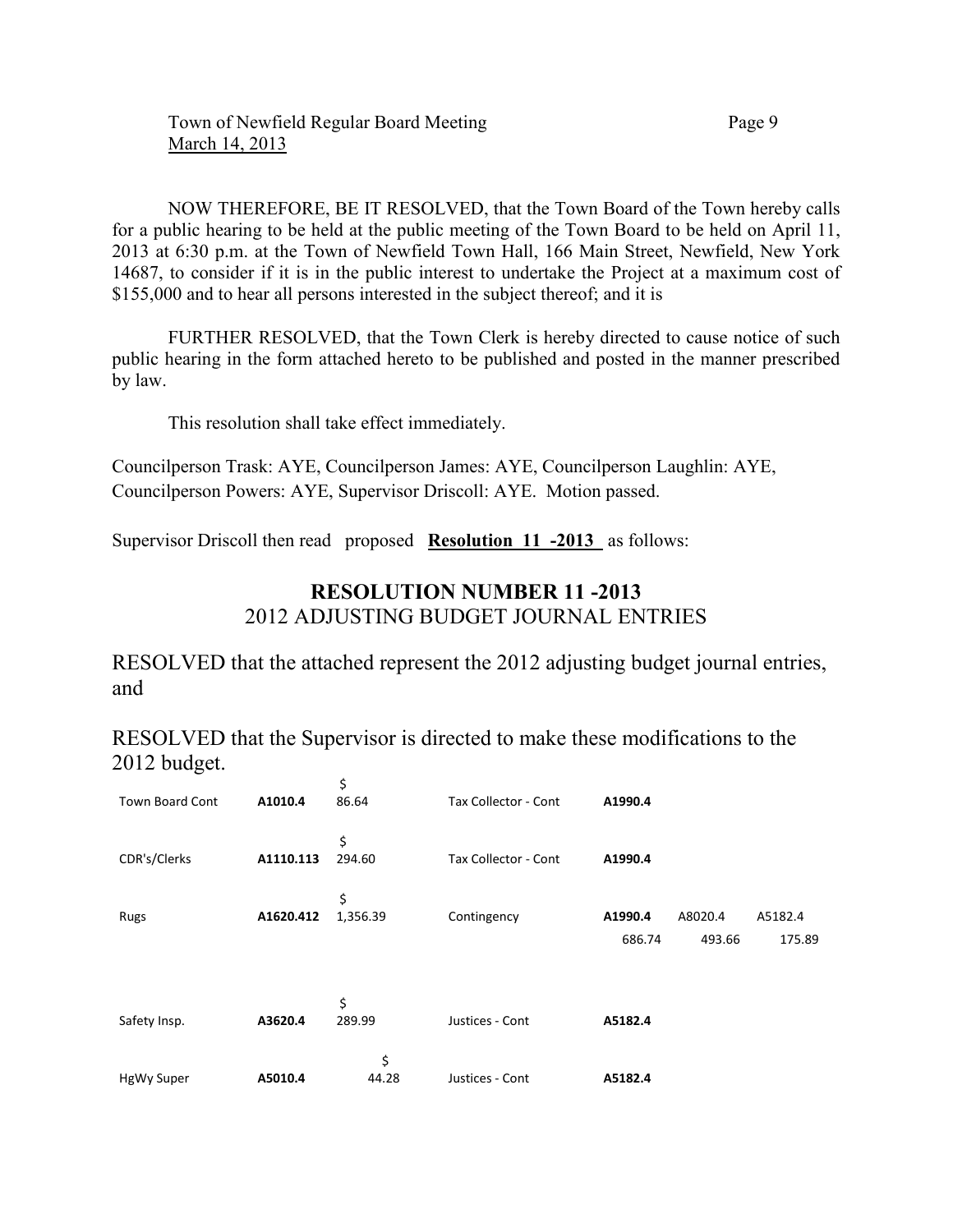|                         |         | \$        |                        |          |           |           |         |
|-------------------------|---------|-----------|------------------------|----------|-----------|-----------|---------|
| Health Insurance        | A9060.8 | 10,963.76 |                        | A9040.8  | A1910.4   | A1990.4   | A3310.1 |
|                         |         |           |                        | 1849.64  | 1817.68   | 338.31    | 99.83   |
|                         |         |           | on page 2              | A3620.11 | A9055.8   | A3620.11  | A1990.4 |
|                         |         |           |                        | 167.23   | 116.41    | 750       | 750     |
|                         |         |           |                        | A1110.48 | A1330.4   | A1410.11  | A1410.2 |
|                         |         |           |                        | 501.5    | 733.46    | 1694.96   | 195.75  |
|                         |         |           |                        | A1450.4  | A1610.414 | A1620.415 | A1930.4 |
|                         |         |           |                        | 997.88   | 875       | 60        | 16.11   |
|                         |         |           |                        |          |           |           |         |
|                         |         | \$        | Tax                    |          |           |           |         |
| <b>Installment Bond</b> | A9720.7 | 840.00    | Collector/equip/copier | A1450.4  | A3620.11  | A1610.413 | A8020.4 |
|                         |         |           |                        | 352.22   | 195.75    | 202.89    | 89.14   |

Councilperson James offered a motion to adopt proposed RESOLUTION -2013, and seconded by Councilperson Powers.

Vote: Counciperson Trask: AYE, Councilperson James: AYE, Councilperson Laughlin: AYE, Councilperson Powers, Supervisor Driscoll: AYE. Motion passed.

Supervisor Driscoll moved on to adopt a 2013 Budget Modification. He explained that this modification has to do an increase in an estimate dealing with insurance costs for 2013. There had not been a definitive estimate for all insurances. The liability insurance has been increased \$1562.00. He then read proposed RESOLUSTION -2013 as follows:

# **RESOLUTION 12 - 2013**

# **TO MODIFY 2013 BUDGET**

**RESOLVED** that \$1,562 be moved from 1990.4 Contingent Account to A1910.4 Unallocated Insurance to cover unanticipated increase in Liability Insurance Premium.

Supervisor Driscoll stated that the liability premiums had to do with the notice of suits that were brought against the town. Councilperson Trask offered a motion to adopt RESOLUITON - 2013 and Councilperson Powers seconded the motion.

Vote: Councilperson Trask: AYE, Councilperson James: AYE, Councilperson Laughlin: AYE, Councilperson Powers: AYE, Supervisor Driscoll: AYE. Motion passed.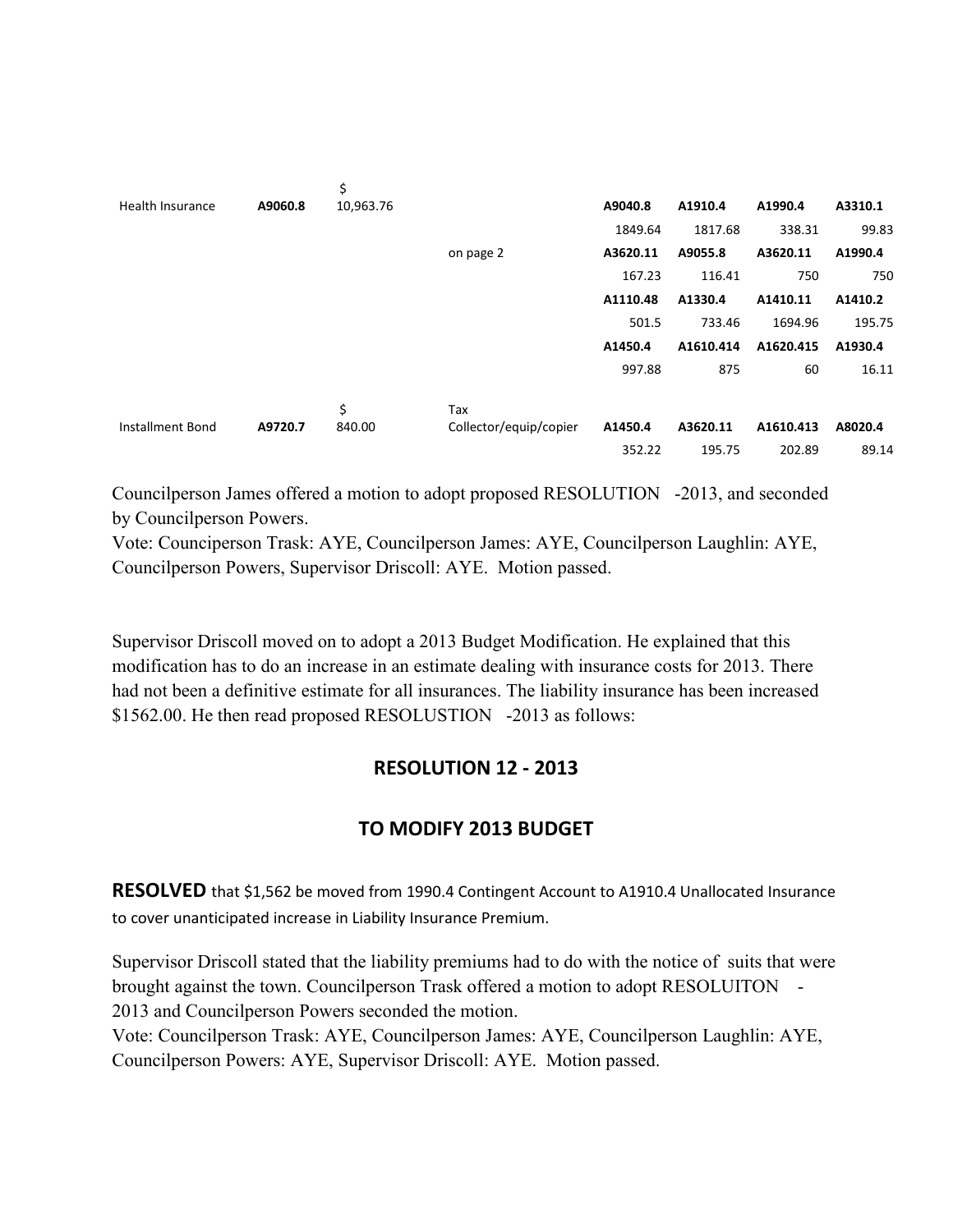Supervisor Driscoll read proposed **RESOLUTION 13 -2013** as follows:

# **RESOLUTION 13 - 2013**

# IN WHICH THE TOWN AGREES TO THE PLACEMENT OF A COMMEMORATIVE PLAQUE AT THE ESTABROOK CEMETERY

WHEREAS the Supervisor has met with representatives of the Estabrook Family many of whose relations are buried at the so-called Estabrook Cemetery located at NY Route 13 and Bull Hill Road, and

WHEREAS the Family has asked the Town for permission to place a commemorative plaque – in the form and style of the traditional NYS Highway Historical Markers - honoring the Estabrook ancestors settling in the Town of Newfield, and

WHEREAS this undertaking shall not cause the Town of Newfield to bear any expense for the purchase of the plaque, its placement and its upkeep all of which shall be the responsibility of the Estabrook Family, and

WHEREAS the Estabrook Family agrees to present a copy of the narrative to be placed on the plaque to the Town for its approval,

NOW THEREFORE BE IT RESOLVED that the Town of Newfield hereby agrees to the placement by the Estabrook Family of a commemorative plaque honoring the history and ancestry of the Estabrook Family in the Town of Newfield. Councilperson James offered a motion to adopt proposed RESOLUTION -2013 and Councilperson Powers seconded the motion.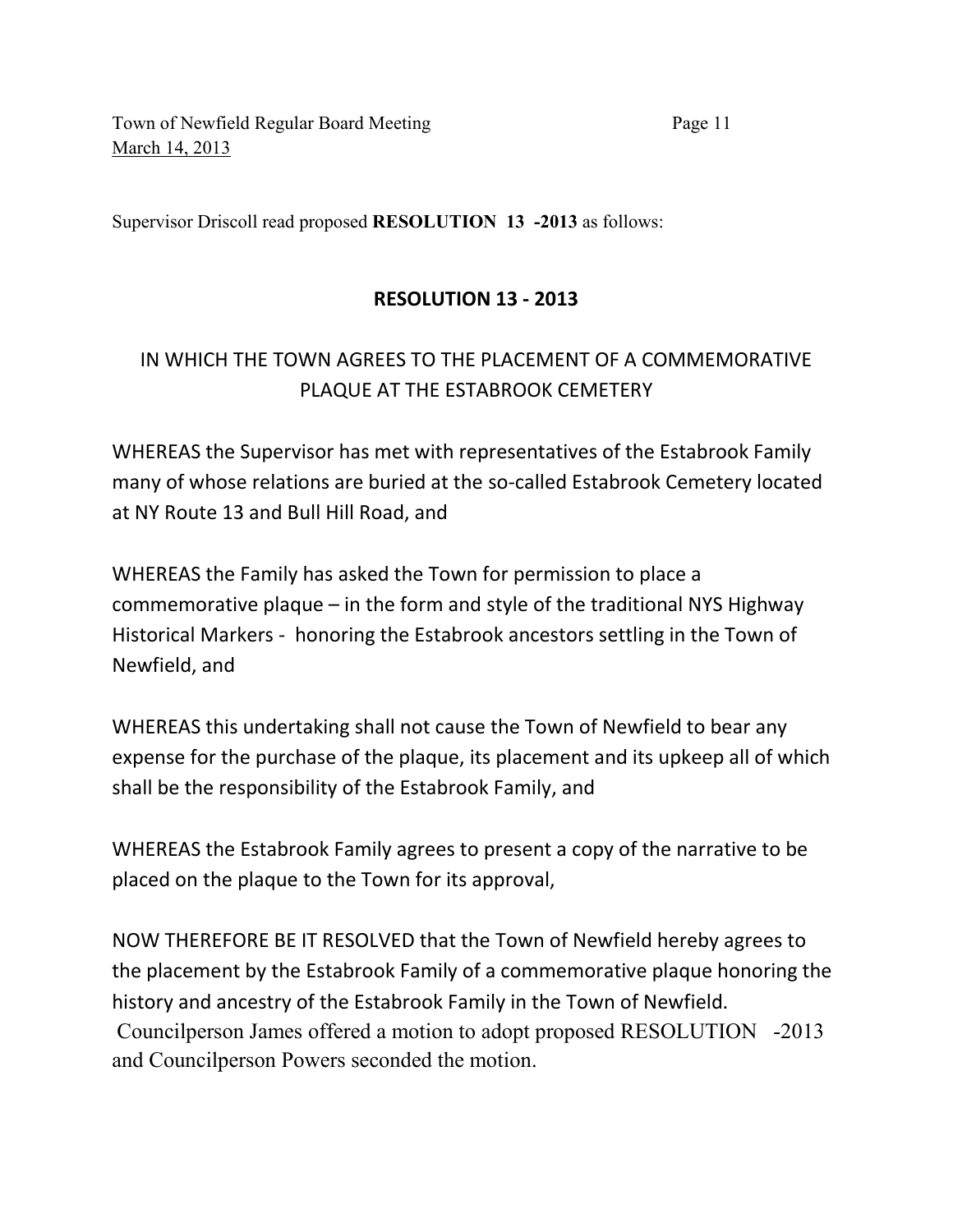# Town of Newfield Regular Board Meeting Page 12 March 14, 2013

Vote: Councilperson Trask: AYE, Councilperson James: AYE, Councilperson Laughlin: AYE, Councilperson Powers: AYE, Supervisor Driscoll: AYE. Motion passed.

Supervisor Driscoll then asked for approval a land lease for Thor Oeschner. Supervisor Driscoll had a copy of a similar lease that had been used with Mr. Oeschner. Mr. Oeschner proposed a lease period of April 15 – December 15, 2013 at \$30.00/ acre. Supervisor Driscoll asked Councilperson Trask if that would be a reasonable rate for the following year. Councilperson Trask said it was at the moment, as he had seen rates from 0 to \$30.00. Councilperson Trask asked if the lease was for only 2013. Supervisor Driscoll explained that because of harvesting the crop. They came to the agreement to then have the lease start again on the calendar year. Councilperson Trask felt that was reasonable, adding that if it were decided to do work on the water district it will need to be looked at to decide if the parcel will be leased out again. Attorney Hooks asked if this would be subject to permissive referendum. Supervisor Driscoll responded that yes there would be public notice published, and Mr. Oeschner would bear the cost. Councilperson Trask asked offered a motion to accept the lease agreement with Mr. Oeschner, and Councilperson Laughlin seconded the motion.

# **RESOLUTION 14 -2013**

WHEREAS, the Town of Newfield is authorized, pursuant to Section 64(2) of the Town Law lease to own property, and

WHEREAS, the Town Supervisor desires to lease certain vacant property it owns on Van Kirk Road ("Former Van Kirk Property"), and

WHEREAS, a Newfield resident, Thor Oeschner, it is hereby resolved as follows: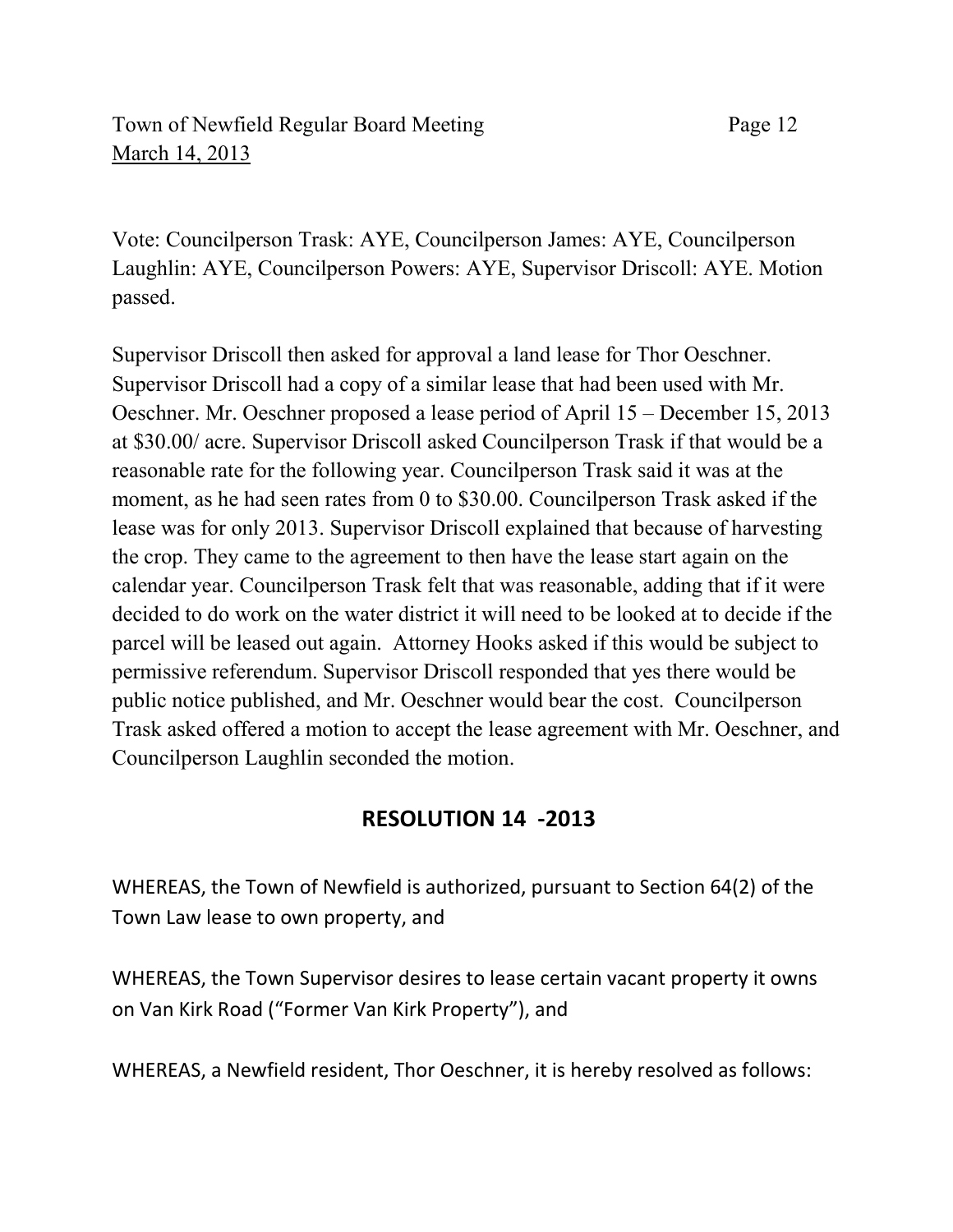1. The Board approves a written lease to Mr. Oeschner in the form annexed hereto, at a rate of \$30.00 per acre per year which rate the Board finds is reasonable.

2. The lease term shall be April 15, 2013 to December 15, 2013 with a total lease payment of \$220.

3. The Board hereby agrees to lease the property, subject to a permissive referendum pursuant to Section 90 of the Town Law.

Vote: Councilperson Trask: AYE, Councilperson James: AYE, Councilperson Laughlin: AYE, Councilperson Powers: AYE, Supervisor Driscoll: AYE. Motion passed.

Councilperson Trask offered a motion that the credit card in the Supervisor's possession should be move to the vault until such time that it is canceled. If it were needed to be used, the credit card be logged in and out with the Town Clerk documenting its use. Supervisor Driscoll said that it had been discussed in terms of a potential policy that all credit cards should be kept in the vault in the Clerk's Office, signed out by the individual using it, and then returned to the Town Clerk. He also noted that future credit cards would have the Town of Newfield listed on to it, not an individual's name.

Supervisor Driscoll suggested that RESOLUTION **15 -2013** read as follows;

All credit cards used for the Town of Newfield be kept in the vault in the Town Clerks Office, signed out by the individual using it and then returned to the Town Clerk.

Councilperson James seconded the motion.

Councilperson Trask made the following statement: He was taken aback by Supervisor Driscoll's statement regarding the credit card and what was said in the February Town Meeting. He feels the record clearly states that the Supervisor's integrity or motives for using the credit card were not questioned. It was simply stated that the use was inappropriate. Councilperson Trask did not believe there was any character assignation or any assault on the Supervisor's integrity. Councilperson Trask was disappointed that the Supervisor chose to use the reference Republican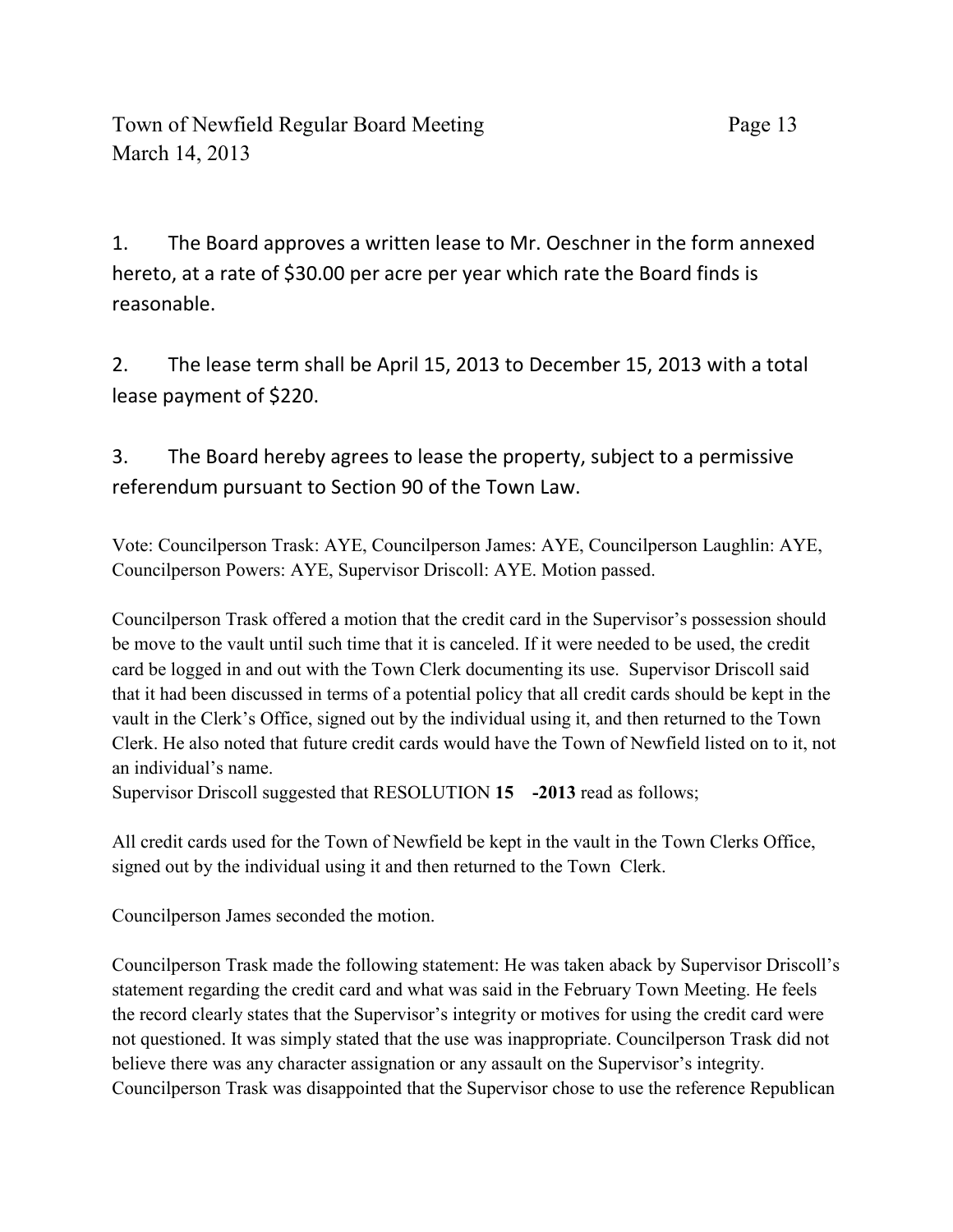counterparts in the manner he did and cite that it was used as a political gain in reference to the upcoming elections. Councilperson Trask stated he had no interest in assassinating the Supervisor's character or questioning his motives. All he is here for is to make sure that things are done properly. If Supervisor Driscoll took it in a different manner Councilperson Trask apologies for that. But it is clearly and only about doing things right. Supervisor Driscoll responded to Councilperson Trask that the world looked differently on the receiving end. Vote: Councilperson Trask: AYE, Councilperson James, Councilperson Laughlin, AYE, Councilperson Powers: AYE, Supervisor Driscoll: AYE. Motion carried.

## *OLD BUSINESS:*

Supervisor Driscoll then wanted to have an agreement to set an ACTION SCHEDULE for 2013 The items listed were: Comprehensive Plan, AWS Moratorium, Noise Law, CEA, Water Tower Plan, Personnel Policy, 2014 Budge Cycle, Road Preservation, OSC Audit Response, Last mile Broadband Grant.

The Supervisor also announced that the next work sessions will be March 19 and March 28, 2013 at 6:00p.m.

Councilperson Powers offered proposed **RESOLUTION 16 -2013**

All Town of Newfield Work Sessions shall begin at 6:00 p.m.

Councilperson Laughlin seconded the motion.

Vote: Councilperson Trask: AYE, Councilperson James: AYE, Councilperson Laughlin; AYE, Councilperson Powers: AYE, Supervisor Driscoll: AYE. Motion passed.

Councilperson Laughlin asked if the 2012 AUD was completed. Supervisor Driscoll stated that he would be filing for an extension.

# *FEBRUARY EXPENSES:*

Councilperson offered a motion to adopt the audited February 2013 expenses, and Councilperson Powers seconded the motion.

| General Fund vouchers        | \$11,574.54  |
|------------------------------|--------------|
| Recreation Fund vouchers     | \$962.92     |
| <b>Highway Fund vouchers</b> | \$59,125.24  |
| Fire District Fund voucher   | \$175,856.00 |
| Street Light Fund vouchers   | \$1,252.77   |
| Sewer Fund                   | \$106.41     |
| Water District 1 Fund        | \$2,058.32   |
| Water District 2 Fund        | \$110,000.00 |
| Trust and Agency             | \$19.14      |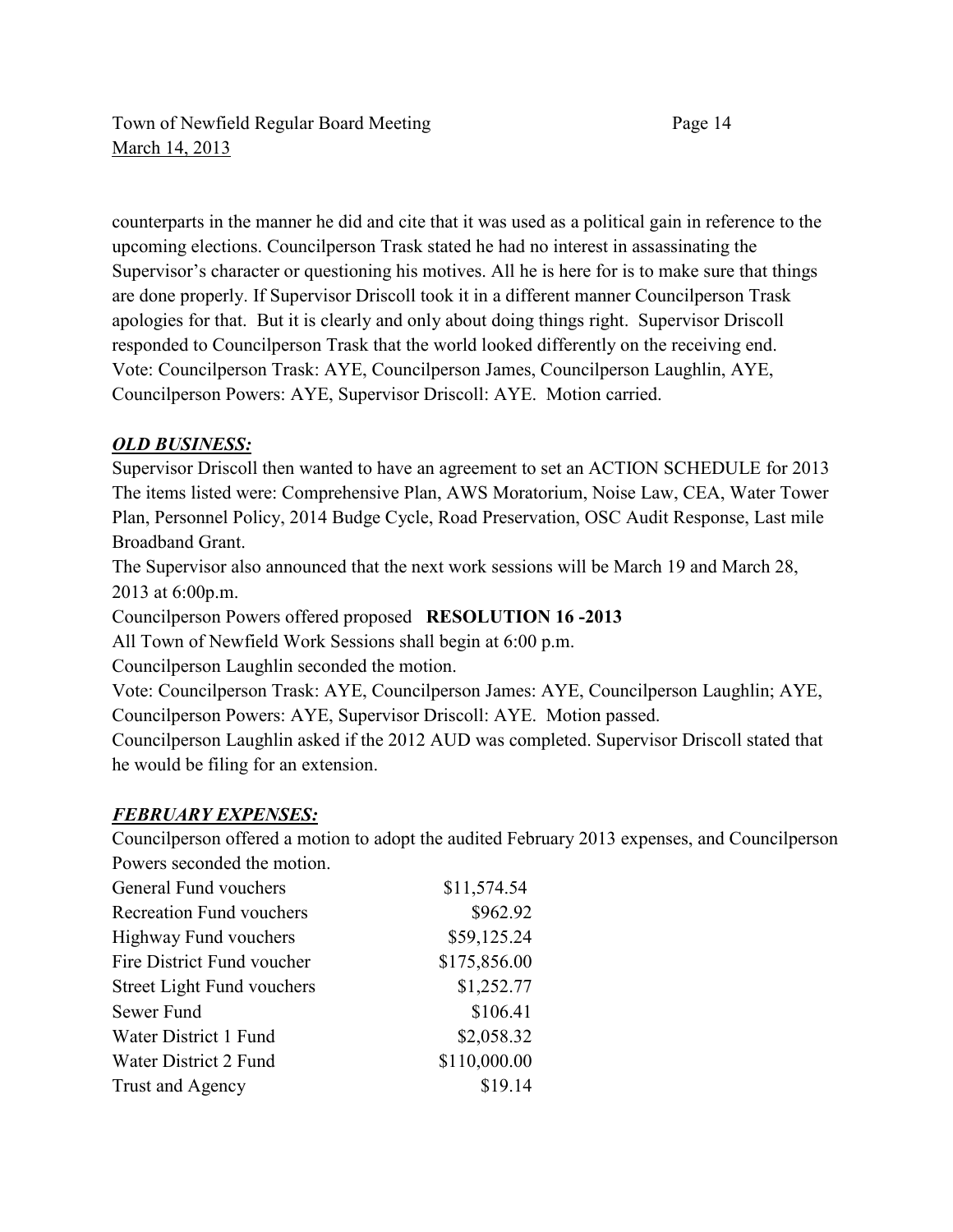Town of Newfield Regular Board Meeting Page 15 March 14, 2013

Vote: Councilperson Trask: AYE, Councilperson James; AYE, Councilperson Laughlin: AYE, Councilperson Powers: AYE, Supervisor Driscoll: AYE. Motion passed.

# *CLOSING PRIVLEGE OF THE FLOOR:*

*Eva Marques:* questioned the number of water meters to be purchased for Water Districts 1 and 2. Supervisor Driscoll stated that was the number of meters to be purchased. She had concerns of the cost per meter being expensive and were there alternatives. She also said she had gotten quotes for gravel for \$75.00 a truckload. Supervisor Driscoll reminded her she was bringing up a point that had already been discussed.

*Diana Bryant:* she appreciated that Supervisor Driscoll came to the meeting this evening and making the statement he made and also that is was brought up to put the Town credit cards in the vault. But she was very disappointed and saddened that she sat at a Town Board Meeting and listened to what she is hearing nationally. That in his statement he brought up that there were fellow Board members who were in the minority and they needed to know their place, and that they are republicans and these were voting years he was concerned with. She referred that he made the mistake twice, admitted to it. She asked him to let it go. She felt he was pointing the Board members out and bullying. She felt he just did to them, what he did not like, being on the other end. She felt she was hearing the same thing from the Supervisor as she hears from the President every day, splitting the republicans and democrats. She reminded them they are on a Board and to work together.

*Brian McIlroy*: asked about the 2012 Accrual for the \$1,500.00 for the ski bus. He hoped that Councilperson James would speak to someone at the school to get the bill out. He also urged the Board to urge Supervisor Driscoll send a note to the OSC for an extension.

*Gary Allen*: he felt it was more important than ever after listening to Supervisor Driscoll's statement concerning the misuse of the Town's credit card that the matter should be turned over to the Attorney General's Office. Instead of being contrite Mr. Allen felt Supervisor Driscoll felt he was attacked by his republican colleagues. The only attacking Mr. Allen heard was Supervisor Driscoll statement. Mr. Allen felt that the only way to remove politics from this matter, is that it be addressed by the proper authority regardless if the money was paid back or not. As a taxpayer, he could make the complaint himself. He asked the Board to do the right thingas it was still an ethics violation and it needed to be addressed.

*Robert Seely:* hoped that in future meetings people would be a little more civil during privilege of the floor.

*Marie Terlizzi:* wanted to provide some perspective to the credit card issue. She and her husband both have corporate and personal credit cards. While she has never made the error her husband